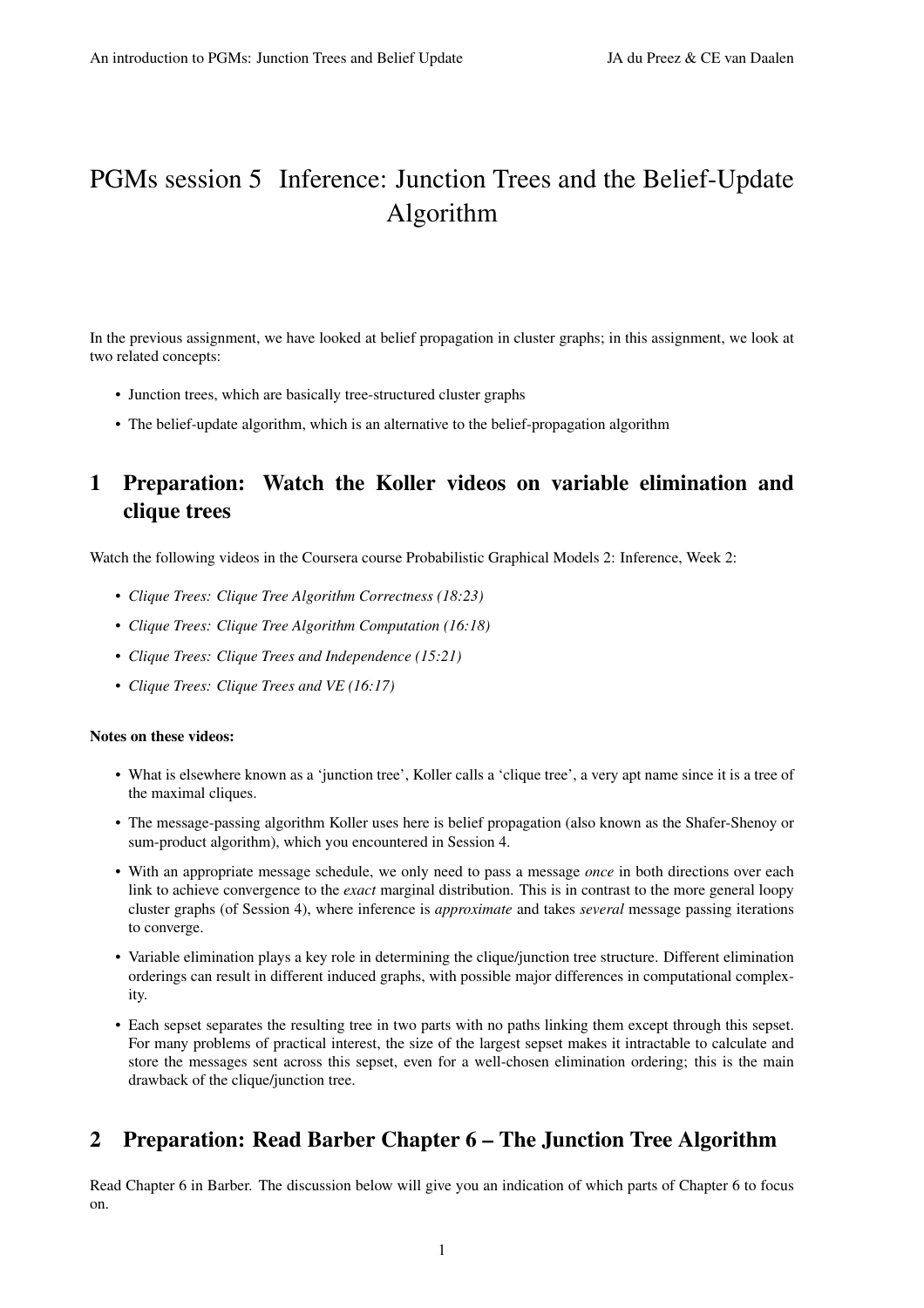- Section 6.1: Make sure you understand the concept of reparameterisation, which lays the groundwork for the absorption/belief-update algorithm.
- Section 6.2: Take note of the following terms:
	- Barber's 'clique graph' is similar to Koller's 'cluster graph', except that it does not necessarily obey the running intersection property (RIP)
	- Barber's 'clique tree' does not necessarily obey the RIP it is therefore not the same thing as Koller's 'clique tree' (see Definition 6.4 on p.113)
	- Barber's 'junction tree' is the same thing as Koller's 'clique tree'

Pay close attention to the absorption algorithm (Subsection 6.2.1), which is what we call the 'belief-update algorithm' (and which is also known as the 'Lauritzen-Spiegelhalter algorithm'). Specifically, take note of the following:

- In the belief-propagation algorithm of Session 4, the cluster potentials consisted of factors that did not change during message passing; in the absorption/belief-update algorithm, the cluster and sepset potentials are updated during message passing.
- Make sure you understand what a valid absorption schedule is for a tree-structured graph (Subsection 6.2.2).
- Sections 6.3 to 6.6 cover much of the same ground as Koller video *Clique Trees: Clique Trees and VE (16:17)*, but from a different perspective and using a somewhat different procedure. We do not focus on algorithms to construct junction/clique trees in this module; just take note that they exist – there is no need to study these sections in detail. Subsection 6.6.5 discusses Shafer-Shenoy propagation, which is the same as the belief-propagation/sum-product algorithm Koller uses.
- You can leave out Sections 6.7 and 6.8 (Section 6.7 is the topic of Session 6). Section 6.9 makes an important point that you should take note of.

### 3 Preparation: Read Section 19.1 of the EMDW Development Guide

Pay close attention to Subsection 19.1.3 Loopy belief *update* (a.k.a. the Lauritzen-Spiegelhalter algorithm).

- The belief-update algorithm here is applicable to loopy cluster graphs, whereas in Barber it was only applied to tree-structured graphs.
- Terminology: cluster and sepset *belief* here correspond to cluster and sepset *potentials* in Barber.
- Make sure you understand how to initialise the cluster and sepset beliefs (for loopy cluster graphs).

# 4 Practical: Clique trees and loopy belief update (LBU) for the Hamming (7,4) error-correction code

Objectives: To do the following for the Hamming (7,4) error-correction code problem:

- Manually implement belief-propagation/the Shafer-Shenoy algorithm in a clique tree
- Manually implement the belief-update/absorption/Lauritzen-Spiegelhalter algorithm in a clique tree
- Manually implement the belief-update/absorption/Lauritzen-Spiegelhalter algorithm in a loopy cluster graph
- Use emdw's built-in functionality to implement the belief-update/absorption/Lauritzen-Spiegelhalter algorithm in a loopy cluster graph
- Task 1: Use the variable naming convention from the previous tasks for the Hamming (7,4) code; i.e., the check bits,  $b_4$ ,  $b_5$ ,  $b_6$ , the three message bits each only shared by two parity checking potentials,  $b_1$ ,  $b_2$ ,  $b_3$ , and the message bit shared by all the parity checking potentials,  $b_0$ .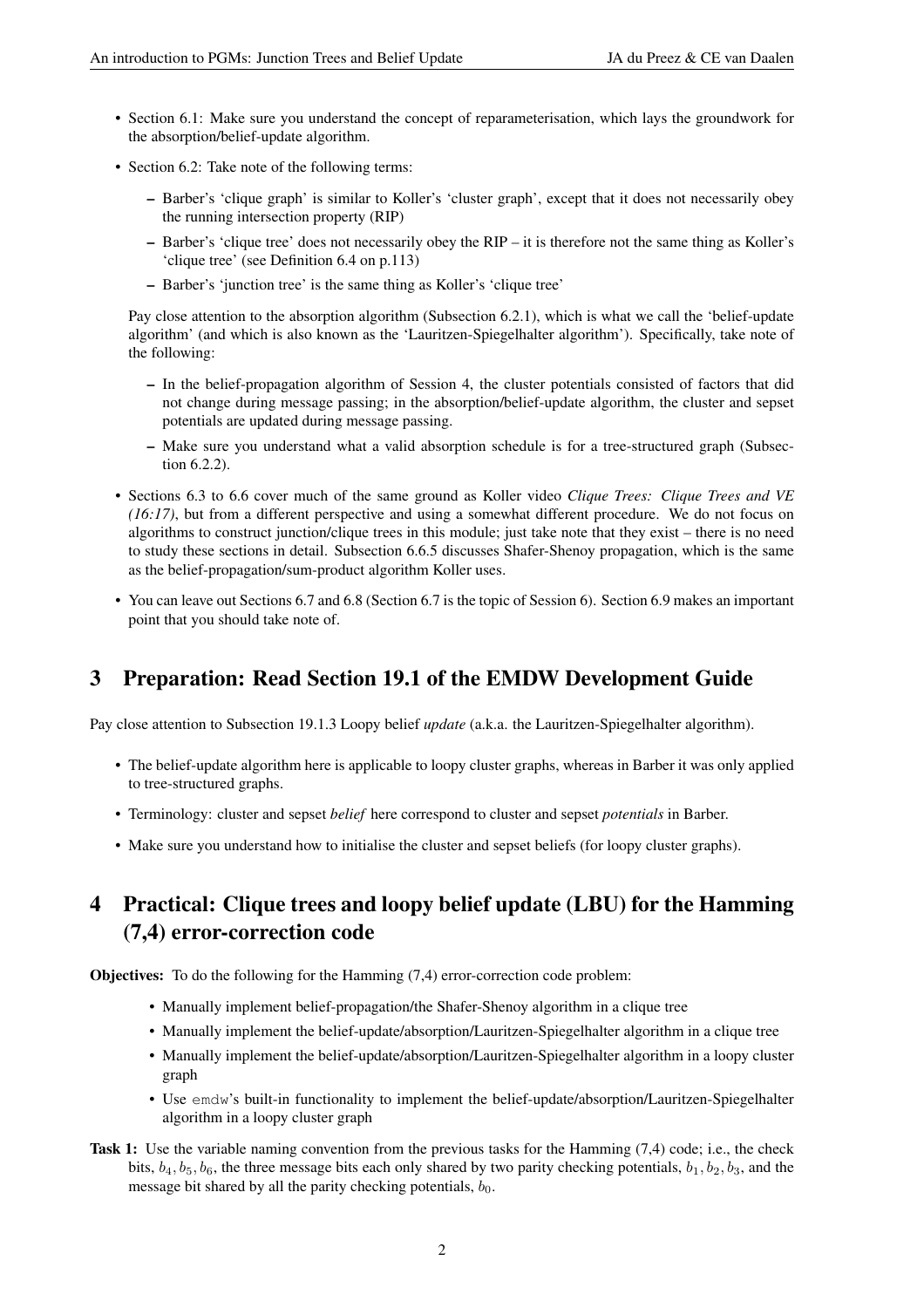- (a) Determine the induced clique/junction tree for the following elimination ordering:  $b_4, b_5, b_6, b_1, b_2, b_3, b_0$ . Your clique tree should look something like that in Figure [1.](#page-3-0) You can absorb the  $\Phi_P(b_i)$  factors – which are the  $p(r_i|b_i)$  factors that have been reduced with the observed received bit  $r_i$  – into the larger factors  $\Phi_C$  before you continue.
- (b) Specialise the manual (i.e., using only the basic factor operators) belief-propagation/Shafer-Shenoy/sum-product message passing system you implemented in Session 4 to the clique/junction tree you created here; i.e., use a proper message-passing schedule that only sends a message when all the incoming messages it relies on are finalised. Also perform only one pass in each direction of each link.
- (c) After message passing, calculate the marginal beliefs. Compare the resultant decodings to that obtained from the full joint distribution in Session 3, as well as those from using the belief-propagation/Shafer-Shenoy/sum-product algorithm on a loopy graph (Session 4's assignment).

Task 2: Use the same clique/junction tree you set up in Task 1.

- (a) Manually implement the belief-update/absorption/Lauritzen-Spiegelhalter algorithm. Make sure you follow a valid message-passing schedule as discussed in Subsection 6.2.2 in Barber.
- (b) After message passing, extract the marginal beliefs and compare them with that of Task 1 above.
- Task 3: Now use the same loopy cluster graph you used for Session 4's assignment.
	- (a) Manually implement the belief-update/absorption/Lauritzen-Spiegelhalter algorithm. Make sure you initialise the cluster and sepset beliefs/potentials as described in Subsection 19.1.3 of the EMDW Development Guide. Choose a message-passing schedule similar to the one you used in Session 4's assignment. Also use a similar convergence criterium to the one you used in Session 4's assignment.
	- (b) After message passing, extract the marginal beliefs and compare them with that of Task 2 above as well as Task 1 of Session 4.

Something to ponder: For which type of cluster graph structure do you expect belief update to be more efficient than belief propagation? (Hint: Compare the way messages are calculated.)

Task 4: Use the same loopy cluster graph you used for Session 4's assignment (and for Task 3 above), and now use emdw's built-in functionality to implement the belief-update/absorption/Lauritzen-Spiegelhalter algorithm. (This simply involves taking your code for Task 2 of Session 4 and replacing the function  $l$  oopyBP  $\text{CG}$  with loopyBU CG, as well as replacing the function queryLBP CG with queryLBU CG.) Extract the marginal beliefs and compare them with that of Task 3 above.